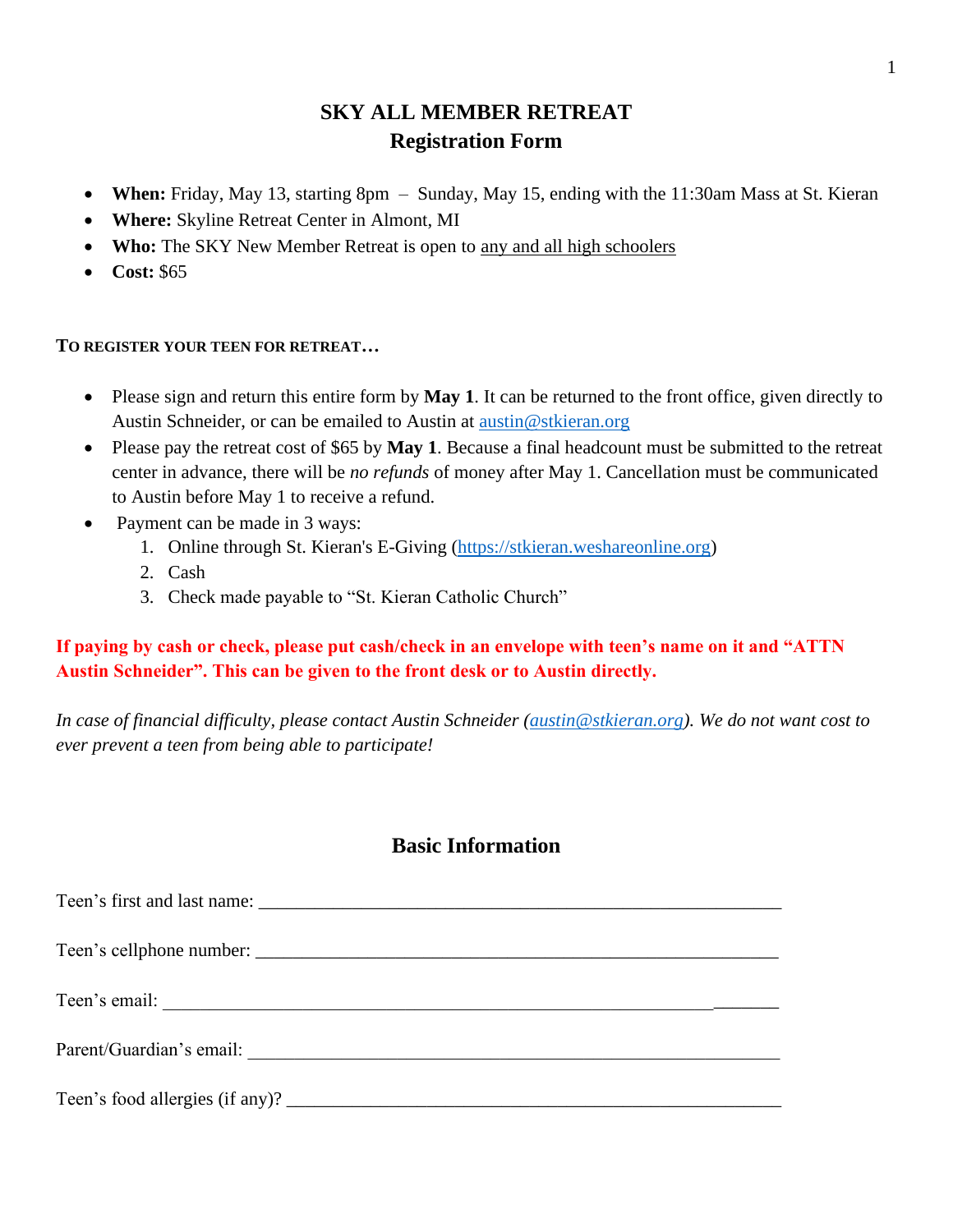## **PARENT PERMISSION FORM FOR CHILD'S PARTICIPATION IN PARISH ACTIVITY**

Dear Parent or Legal Guardian:

Your child is eligible to participate in a catechetical or youth ministry sponsored activity requiring transportation to a location away from the parish premises. This activity will take place under the guidance and supervision of employees and volunteers from St. Kieran Parish. A brief description of the activity follows:

Name of Event: **SKY All Member Retreat**

Destination: **Skyline Retreat Center (Almont, MI)**

Designated Supervisors of Activity: **St. Kieran Youth Ministry Team**

Date and Time of Departure: **Friday, May 13, 2022 (parents drop off teens to retreat center by 8:00pm)**

Date and Time of Return: **Sunday, May 15, 2022 (parents pickup teens from retreat center by 10:30am**, **arrive back at St. Kieran so we can attend the 11:30am Mass together)**

Method of Transportation: **Parents drive teens**

Cost: **\$65.00**

If you would like your child to participate in this event, please complete and return this entire form and submit payment to the parish by **May 1, 2022**

#### **STATEMENT OF CONSENT**

I hereby consent to participation by my child, in the event described above scheduled for May 13-15, 2022. I understand that this event will take place away from the parish grounds. I further consent to the conditions stated above on participation in this event, including the method of transportation.

In consideration of my child being allowed to participate in this event, I agree to indemnify and hold harmless St. Kieran Parish, any and all affiliated organizations, its/their employees, agents, representatives volunteers and drivers, from any and all claims I or my child may have, excluding claims for intentional misconduct or gross negligence, arising from or relating to my child's participation in this event.

I authorize St. Kieran Parish to obtain necessary medical treatment for my child in case of illness, injury or accident. My child has the following medical conditions or allergies about which a health care provider should be told: \_\_\_\_\_\_\_\_\_\_\_\_\_\_\_\_\_\_\_\_\_\_\_\_\_\_\_\_\_\_\_\_\_\_\_\_\_\_\_\_\_\_\_\_\_\_\_\_\_\_\_\_\_\_\_\_\_\_\_\_\_\_\_\_\_\_\_\_\_\_\_\_\_\_\_\_\_\_\_\_\_

During this event I can be reached at ( ) \_\_\_\_\_\_\_\_\_\_\_\_\_\_\_\_\_ or ( ) \_\_\_\_\_\_\_\_\_\_\_\_\_\_\_\_\_

\_\_\_\_\_\_\_\_\_\_\_\_\_\_\_\_\_\_\_\_\_\_\_\_\_\_\_\_\_ \_\_\_\_\_\_\_\_\_\_\_\_\_\_\_\_\_\_\_\_\_\_\_\_\_\_\_\_\_ \_\_\_\_\_\_\_\_\_\_\_

Print Parent's Name Parent's Signature Date

Please return pages 1-2 completed, page 3 is for your information.